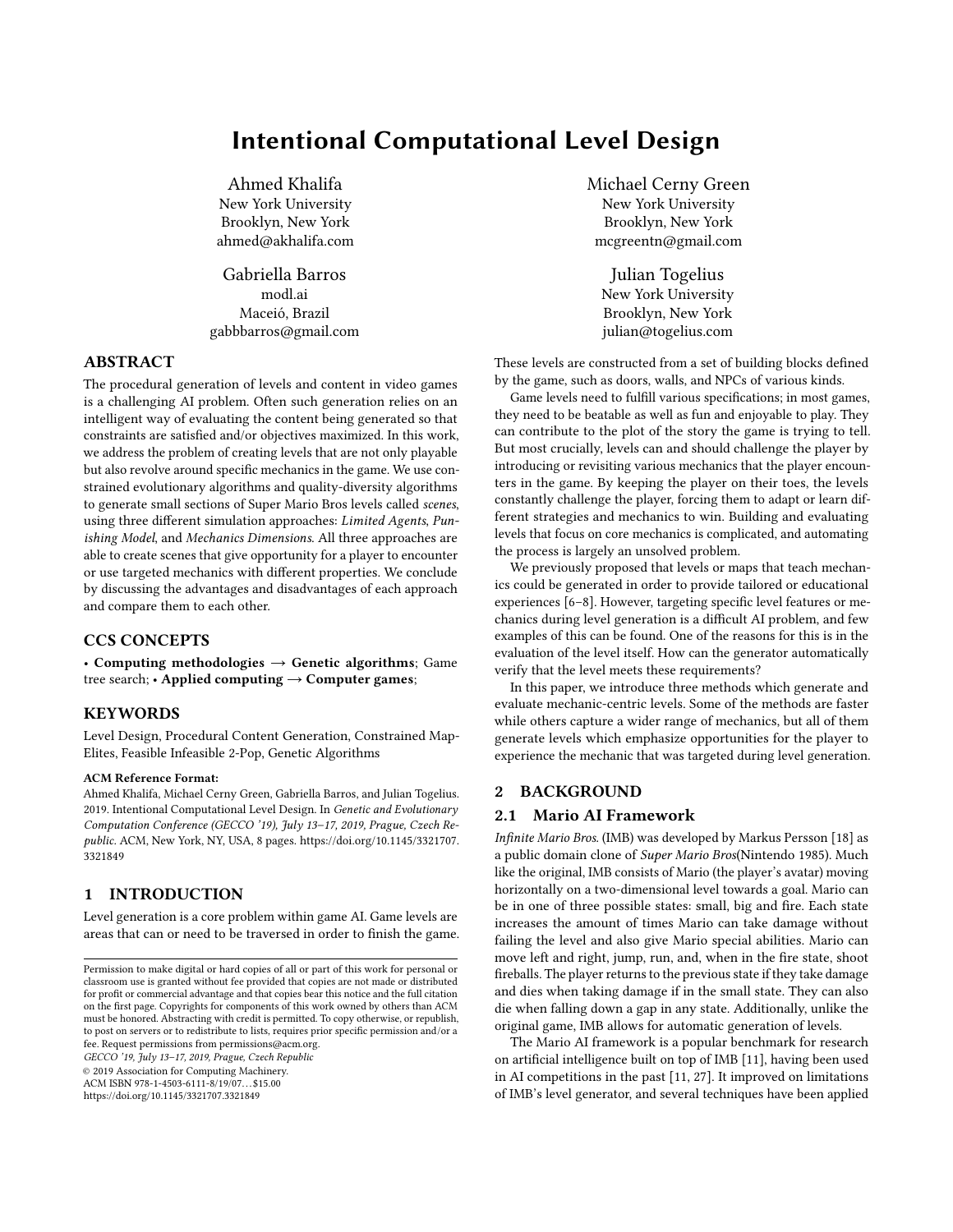to automatically play [\[11\]](#page-6-2) or create levels [\[20,](#page-7-3) [24\]](#page-7-4), some of which are search-based methods.

# 2.2 Search Based Procedural Content Generation

Search-based PCG is a technique that explores possible generative space via search methods. One example is evolutionary algorithmic search [\[28\]](#page-7-5), a type of optimization inspired by Darwinian evolutionary concepts like reproduction, fitness, and mutation. Search-based methods can be used to generate levels and content within games. Ashlock et al. [\[2,](#page-6-3) [4\]](#page-6-4) developed a variety of ways to do this, such as optimized puzzle generation for different difficulties, and stylized cellular automata evolution for cave generation [\[3\]](#page-6-5). In a different approach, McGuinness et al. [\[16\]](#page-7-6) created a system that decomposed level generation into an evolutionary micro-macro process.

We have previously used evolution to generate levels in several domains, such as General Video Game AI and PuzzleScript [\[12\]](#page-6-6). Later work by Khalifa et al. [\[14\]](#page-7-7) used constrained Map-Elites, a hybrid evolutionary search, to generate levels for bullet hell games, and, using automated playing agents with different parameters to mimic various human play-styles, Talakat was able to target multiple types of levels simultaneously. Shaker et al. [\[19\]](#page-7-8) evolved levels for Cut the Rope (ZeptoLab 2010) using constraint evolutionary search where the fitness measures the playability of a level using playable agents. Khalifa et al. [\[13\]](#page-7-9) offers a literature review of search based level generation within puzzle games. Finally, Green et al. developed an evolutionary level generator which curated training data for a deep reinforcement learning agent [\[9\]](#page-6-7), procedurally evolving levels to continually challenge it in training.

Very few attempts have been made to generate game levels that specifically enable or require particular mechanics. The educational game Refraction (Center for Game Science at the University of Washington 2010) generates levels using answer set programming to target particular level features [\[22\]](#page-7-10). We previously proposed a method to automatically generate these experiences using searchbased procedural content generation methods, which the current work directly builds on and extends significantly [\[7\]](#page-6-8).

# 2.3 Level Generation for the Mario AI Framework

The Mario AI framework's organizers hosted competitions for level generation in 2010 and 2012 [\[27\]](#page-7-2). Horne et al. [\[10\]](#page-6-9) assembled a comprehensive list of these generators, briefly described here, in addition to other generators written outside the competition.

The Notch and the Parameterized-Notch generators create levels from left to right by adding game elements through probability and performing basic checks to ensure playability [\[21\]](#page-7-11). Similarly, the Hopper generator also designs levels from left to right and adds game elements through probability, but unlike the previous generators, these probabilities adapt to player performance which results in a dynamic level generator [\[20\]](#page-7-3). Launchpad is a rhythmbased level generator which uses grammars to create levels within rhythmical constraints [\[23\]](#page-7-12). The Occupancy-Regulated Extension generator glues small hand-authored chunks together into complete levels [\[20\]](#page-7-3). The Pattern-based generator uses slices taken from the original Super Mario Bros (Nintendo 1985) to evolve levels, where

<span id="page-1-0"></span>

Figure 1: Super Mario Bros scene where Mario need to jump over a gap from the first pyramid to the second pyramid.

the fitness function counts the number of occurrences of specified sections of slices, with the objective of maximizing the number of different slices [\[5\]](#page-6-10). The Grammatical Evolution generator evolves levels with design grammars. Levels are represented as instructions for expanding design patterns, and the fitness function measures the number of items in the level and the number of conflicts between the placement of these items. In previous work, we [\[7\]](#page-6-8) generated small level "scenes" that try to teach the player specific mechanics, like high jumping or stomping on enemies.

# 3 METHODS

In this project, we generate scenes for the Mario AI Framework. A scene is a small section of the level that encapsulate a certain idea [\[1\]](#page-6-11). For example, figure [1](#page-1-0) shows a scene from the first Super Mario Bros (Nintendo 1985) where the idea is to make sure the player learns about the jump mechanic by accurately jumping from the first pyramid to the second pyramid without falling in the gap. We explore three different search-based approaches to generate scenes: "Limited Agents", "Punishing Model" and "Mechanics Dimensions".

The "Limited Agents" technique uses two separate agents to generate levels. One of these agents is, ideally, a "perfect" agent, meaning that it is always able to find a way to beat the level if any such way exists. The second agent is a variant of a perfect agent but limited in some mechanic-based way (for example, being completely unable to jump in the game). The technique strives to make sure that, given a generated scene, a perfect agent (i.e. an agent that knows all mechanics) can beat it, but an agent that lacks a required mechanic cannot [\[7\]](#page-6-8). The "Punishing Model" uses one agent (the perfect agent) but with two different forward models. One of these forward models is perfect while the other punishes the agent for causing certain mechanics during play.

These two techniques use the Feasible Infeasible 2-Population (FI2Pop) algorithm [\[15\]](#page-7-13) to generate levels, which will be discussed in details in the next subsection. The last approach, "Mechanics Dimensions", uses the Constrained Map-Elites (CMElites) algorithm [\[14\]](#page-7-7) to generate passable scenes using the perfect agent and recording every mechanic that fires during that playthrough. The algorithm places the chromosome in the appropriate cell in the CMElites' map depending on the fired game mechanics.

#### 3.1 Evolutionary Algorithms

This project uses two different types of evolutionary search to generate scenes: Feasible-Infeasible 2-Population (FI2Pop) and Constrained Map-Elites. As mentioned above, the "Punishing Model" and the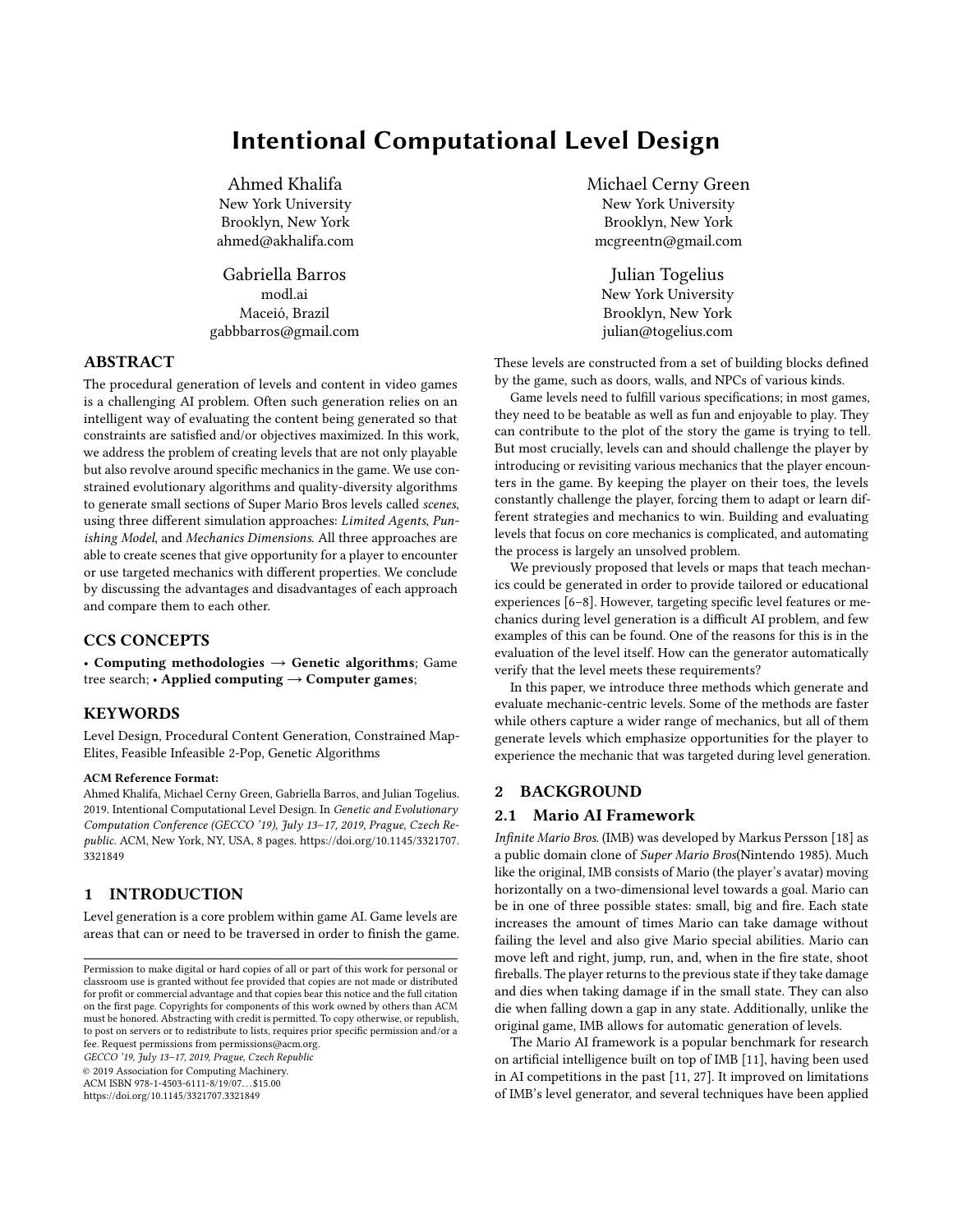<span id="page-2-0"></span>

Figure 2: The chromosome consists of 14 vertical slices padded with 3 floor slices on both ends.

"Limited Agents" methods used FI2Pop, while the "Mechanics Dimensions" approach used Constrained Map-Elites. The following subsections describe these in more detail.

3.1.1 Feasible Infeasible 2-Population. FI2Pop is a genetic algorithm that uses a dual-population technique [\[15\]](#page-7-13). One of these, the "feasible" population, attempts to improve the overall quality of chromosomes contained within. These chromosomes can occasionally break constraints while improving and are consequently placed into the "infeasible" population. The fitness function of the infeasible population drives chromosomes toward parameters that bring them back within the constraints of the "feasible" population.

3.1.2 Constrained Map-Elites. Constrained Map-Elites [\[14\]](#page-7-7) is a hybrid genetic algorithm that uses FI2Pop on top of the Map-Elites algorithm [\[17\]](#page-7-14). As with standard Map-Elites, it maintains a map of n-dimensions instead of using a population. Each dimension is sampled into more than one value which divides the map into a group of cells. The dimensions usually correspond to a chromosome behavior such as the number of coins collected in a Super Mario Bros playthrough. However, where in the standard Map-Elites each cell stores one chromosome or a population, in Constrained Map-Elites each cell stores two populations similar to FI2Pop: one for the feasible chromosomes and the other for the infeasible chromosomes. Chromosomes can be moved between cells (if they change their dimensions) and/or between populations within their cell (if they fit within the feasible population's constraints or not).

#### 3.2 Scene Representation

Chromosomes are represented the same way in all three approaches. We assumed that a Super Mario Bros (Nintendo 1985) screen is equivalent to a scene. Therefore, chromosomes are represented as a sequence of vertical slices sampled from the first Super Mario Bros, similar to the representation used by Dahlskog and Togelius [\[5\]](#page-6-10). A scene consists of 14 vertical slices padded with three floor slices surrounding the scene, as shown in Figure [2.](#page-2-0) This padding is necessary to ensure that there is a safe area where Mario starts and finishes the level. Additionally, these slices were collected from the levels presented in the Video Game Level Corpus (VGLC) [\[25\]](#page-7-15). There are 3721 vertical slices in the corpus with 528 unique vertical slices. Slices are sampled based on their percentage of appearance in the

VGLC. For example: a flat ground slice will have a higher chance to be picked compared to other slices.

#### 3.3 Scene Evaluation

Scenes are evaluated in relation to specific constraints, which differ slightly among the different techniques and will be discussed in later sections. If the scene satisfies these constraints, it is also evaluated in terms of simplicity. The simplicity fitness is unified between all the techniques and tries to reduce the entropy in the scene. The entropy calculation makes sure that generated scenes place tile efficiently and have high horizontal consistency. Equation [1](#page-2-1) shows the fitness calculation equation.

<span id="page-2-1"></span>
$$
fitness = {}^{1}0:2 {}^{1}1 \quad H^1X^{000} + 0:8 \quad 1 \quad H \quad \bar{X} \tag{1}
$$

where  $X$  is the set of different used tile types in the scene and  $\overline{X}$  is the set of horizontal tile changes in the scene. We weighted the latter (i.e. the horizontal change entropy part) higher than the former, as the abrupt changes in tiles occur more often when there are many different types of objects, making the scene look noisy. For example, if there are two scenes with the same amount of objects, they will have the same entropy, but the order of their arrangement will affect the horizontal change entropy calculations.

Regarding the aforementioned constraints, all approaches make sure that the scene is playable by using Robin Baumgarten's A\* agen, the winner of the first Mario AI competition [\[26\]](#page-7-16). Besides the playability constraint, another constraint is included to make sure that the scenes contain the targeted mechanic, whatever that may be. This additional constraint will be discussed in detail for each approach in the following subsections.

3.3.1 Limited Agents. For this technique, we used two agents: Robin Baumgarten's A\* agent (the "perfect agent") and a modified version of it that we called the "limited agent". It is important to note here that the A\* is not, in reality, perfect. However, it is about as close to perfect an agent for Mario as possible at this current moment. Similar to previous work [\[7\]](#page-6-8) during the scene evaluation phase, the constraint is satisfied when the perfect agent can win the scene while the limited agent cannot.

In case the constraint is not satisfied, two scenarios may occur. If both agents win the level, the fitness of the chromosome is 0. If neither agent wins the level, then the chromosome's fitness is proportional to the difference of the distance traveled by the two agents. Maximizing the relative distance between the perfect agent and the limited agent is directly proportional to satisfying the constraint. A good scene can be defined as the perfect agent traversing the entire scene while the limited agent travels less. Equation [2](#page-2-2) shows the constraints equation:

<span id="page-2-2"></span>
$$
constraints = \n\begin{cases}\n\mathbf{I} & \text{if } A_{perf} = 1 & \& A_{limit} = 0 \\
\frac{d_{perf} \quad d_{limit}}{d_{scene}} & \text{otherwise}\n\end{cases}\n\tag{2}
$$

where  $A_{perf}$  and  $A_{limit}$  are the result of the perfect agent and the limited agent playing the scene, respectively being 1 when the agent wins and 0 otherwise;  $d_{perf}$  and  $d_{limit}$  are the distances traveled by the perfect- and the limited agent.  $d_{\text{scene}}$  is the length of the full scene, used to normalize the result to the 1 and 1 range.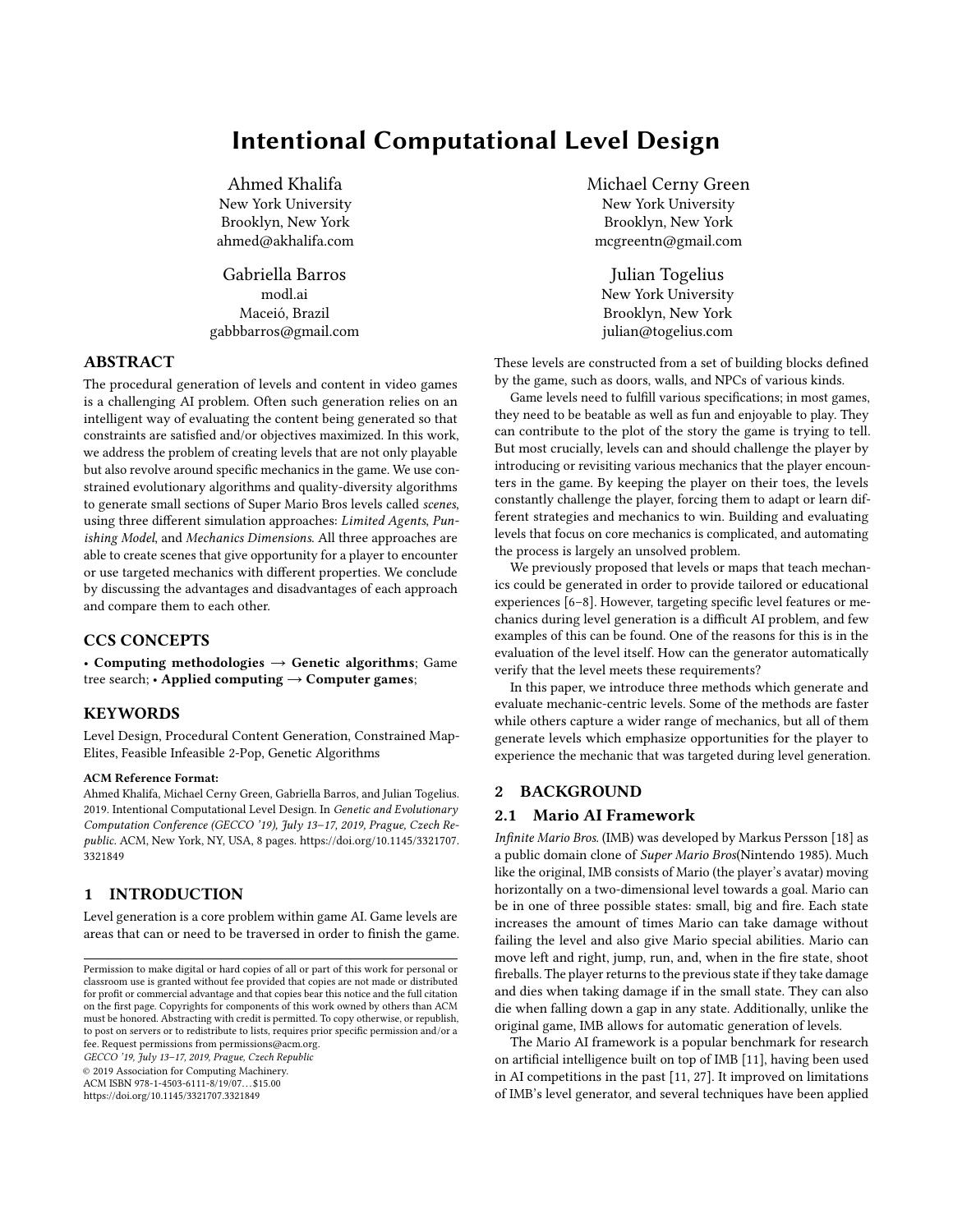<span id="page-3-0"></span>

| Agent        | Limitation                               |
|--------------|------------------------------------------|
| No Run       | can't press the run button.              |
| Limited Jump | can't hold the jump button for too long. |
| Enemy Blind  | doesn't see enemies.                     |

Table 1: Agents' Limitation

<span id="page-3-1"></span>

| Mechanic Model | Punishment                                    |
|----------------|-----------------------------------------------|
| High Jump      | kills the player if they hold the jump button |
|                | for too long.                                 |
| Speed          | kills the player if they exceed a certain $x$ |
|                | velocity.                                     |
| Stomp          | kills the player if they stomp an enemy.      |
| Shell Kill     | kills the player if they kill an enemy using  |
|                | a koopa shell.                                |
| Mushroom       | kills the player if they collect a mushroom.  |
| Coin           | kills the player if they collect a coin.      |

Table 2: Mechanic models and their perceived punishments

In this work, we used three different types of limited agents, shown in table [1.](#page-3-0) We limited ourselves to the same agents from previous work [\[7\]](#page-6-8) because adding additional mechanic based limitations has less impacting for this technique. For example, in the case of the coin collection mechanic, an agent that is coin-blind won't die or stop the game's execution if it didn't collect a coin.

3.3.2 Punishing Model. This technique uses only one agent (the perfect agent), but relies on two different forward models. The first forward model, called "normal model", behaves as expected in the game. However, the second forward model, the "punishing model", makes the agent believe that it will die when a certain mechanic is fired. For example, the agent believes it will die if it stomps on an enemy and consequently tries to avoid doing so. The constraints' value is calculated using equation [2,](#page-2-2) using the punishing forward model's results instead of the limited agent's.

Table [2](#page-3-1) shows six different punishing models used in this project. These are six different basic mechanics that appear in the original Super Mario Bros. We exclude mechanics that only appeared in following titles, such as wall jumping and ground pound.

3.3.3 Mechanics Dimensions. From an architectural standpoint this is simplest of the three techniques, using only one agent (the perfect agent) and one forward model (the normal forward model). The constraints value is equal to 1 if the agent can beat the scene, and directly proportional to the traversed distance otherwise, as shown in Equation [3.](#page-3-2)

<span id="page-3-2"></span>
$$
constraints = \begin{cases} \n\mathbf{f} & \text{if } A_{perf} = 1\\ \n\frac{d_{perf}}{d_{screen}} & \text{otherwise} \n\end{cases}
$$
 (3)

where  $A_{perf}$  is the result of a perfect agent playing the scene,  $d_{perf}$  is the distance traversed by the agent, and  $d_{scene}$  is the scene length, used to normalized the result to 0 1. length, used to normalized the result to 0

After calculating the constraints, the playthrough is analyzed to extract the different types of mechanics that were fired during play. This extracted information is used to create binary dimensions for the constrained map-elites algorithm. Table [3](#page-3-3) shows the different mechanics extracted from the playthrough. These mechanics were

<span id="page-3-3"></span>

| Dimension        | Description                                    |
|------------------|------------------------------------------------|
| Jump             | is 1 if the player jumped in the level and 0   |
|                  | otherwise.                                     |
| High Jump        | is 1 if the player jumped higher than a cer-   |
|                  | tain value and 0 otherwise.                    |
| Long Jump        | is 1 if the player's horizontal traversed dis- |
|                  | tance after landing is larger than a certain   |
|                  | value and 0 otherwise.                         |
| Stomp            | is 1 if the player stomped on an enemy and     |
|                  | 0 otherwise.                                   |
| Shell Kill       | is 1 if the player killed an enemy using a     |
|                  | koopa shell and 0 otherwise.                   |
| <b>Fall Kill</b> | is 1 if an enemy dies because of falling out   |
|                  | of the scene and 0 otherwise.                  |
| Mushroom         | is 1 if the player collected a mushroom dur-   |
|                  | ing the scene and 0 otherwise.                 |
| Coin             | is 1 if the player collected a coin during the |
|                  | scene and 0 otherwise.                         |

Table 3: Constrained Map-Elites' dimensions.

selected in order to be similar to the six mechanics used in the punishing model approach, but also include additional mechanics like "Jump" and "Fall Kill," which were more difficult or impossible to represent/isolate in the punishing model or limited agent approach. For example, fall kill was added to help differentiate between scenes that requires overcoming enemies through action and scenes where enemies will fall out of the scene if the player has waited or even played imperfectly (killing through inaction). Furthermore, the different jump types were added to differentiate between scenes that required (1) running and jumping, or (2) holding the jump button for a bit longer to high jump, or (3) just a small tap.

#### 4 RESULTS

We ran all three approaches for 1000 generations (for FI2Pop) / iterations (for Constrained Map-Elites), where each generation/iteration consists of 100 new chromosomes. We ran each experiment with its different configurations for 5 times. In the Constrained Map-Elites, infeasible population size was fixed to twenty chromosomes, and the feasible population size was fixed to one chromosome. These values were selected based on our current available resources and also to make sure that generation algorithm will finish in under than 12 hours using 25 CPU cores.

We used a two point crossover that swaps any number of slices, ranging from a single slice to the full scene. The mutation replaces a single slice with a random slice sampled from slices in the original Super Mario Bros. For FI2Pop, elitism was used to preserve the best chromosome across generations. Robin Baumgarten A\* agent is not an actual perfect agent, rather, but only a close approximation of one. As a result, chromosomes do not always receive the same constrained value over multiple playthroughs (the agent may perform different actions in the exact same scenario). To counter this, we keep the lowest constrained value after evaluation of the chromosomes between generations.

The following subsections present the results of each of our three approaches. These results were evaluated by members of our team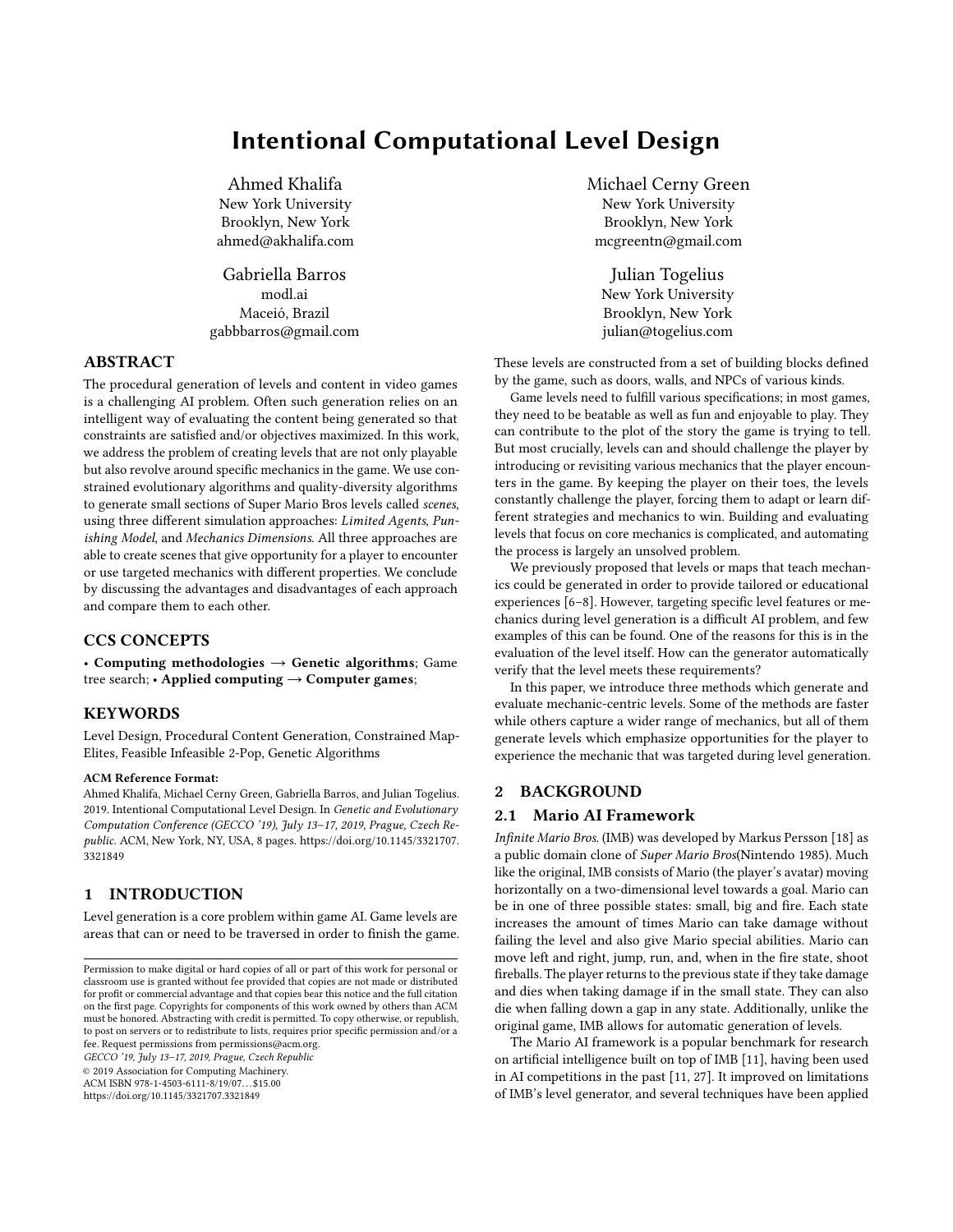<span id="page-4-0"></span>



Figure 3: The average maximum fitness value and the standard error of the limited agents approaches over the 5 runs.

through playing the generated levels themselves and capturing their observations.

## 4.1 Limited Agents

The "Limited Agents" approach finds the targeted technique faster than any other approach. Figure [3](#page-4-0) shows the average maximum fitness for each of the targeted mechanics. The Enemy Blind agent was the fastest, finding the best chromosome by generation eight. Its constraints were simpler than that of other agents, as it only cared about overcoming enemies instead of more specific mechanics like stomping on them. On the other hand, the No Run agent quickly found a good, albeit unstable, solution, resulting in a noisy fitness line. Unstable solutions are solutions where constraints are satisfied due to the agent being imperfect, thus their constraints' values change whenever a better playthrough is found, causing them to sometimes move to the infeasible population instead.

Figure [4](#page-5-0) shows the best chromosome at the end of the 1000 generations for each targeted mechanic from one of the 5 runs. Using both Enemy Blind and Limited Jump, the generated scenes satisfy the targeted mechanics. The Enemy Blind agent's scene required the agent to overcome a koopa troopa in order to proceed, either by stomping on it or jumping over it. The Limited Jump agent's scene requires both running and holding the jump button for many time ticks to pass a gap. However, the No Run agent's scene can be passed without running if the player waits (until the koopa paratroopa lands) and then move to finish the level, or by jumping on top of the koopa paratroopas. This scene was generated due to one of the imperfect playthroughs, where the agent moves forward immediately when the scene starts, dying as soon as the koopa paratroopa lands on them, rendering that scene unstable. Also of note, the Limited Jump agent's scene can act as a No Run agent's scene as well, as the gap cannot be passed without running and holding the jump button. From analyzing the best chromosome from all the 5 runs, we found that all the generated levels are different from each other except for the Enemy Blind Agent experiment. As all the generated levels looks similar to figure [4c](#page-5-0) but with different enemy x positions or types.

#### 4.2 Punishing Model

The punishing model is the slowest technique to find a targeted mechanic as the A\* agent spent every tick trying to compute alternative paths to not die from the punishing forward model. Figure [5](#page-5-1) shows the average maximum fitness for each of these mechanics. Results show several unstable scenes for most iterations, before stabilizing, except for the Mushroom Punishing Model, which never stabilized and always fluctuated between a 0 fitness (no scenes satisfied the constraints) and above a <sup>0</sup>:8. This instability was caused from forcing the AI to try find every possible path at every tick. Occasionally the agent missed a viable solution without triggering the mechanic in one generation but later found it in the next, therefore changing the chromosome's constraints and fitness.

Figure [6](#page-6-12) shows results for each targeted mechanic from one of the 5 runs. The scenes generated for the High Jump-, Speed-, Stomp-, and Coin Punishing Model are impossible to win unless the targeted mechanic is used. The remaining two generated scenes rely heavily on the use of the targeted mechanic, but a creative agent (or human) may notice other solutions that do not involve that mechanic. The existence of these scenes occur because the agent is imperfect, therefore it cannot exhaustively search for all possible solutions to ensure they require use of the mechanic. By looking at all the best chromosomes from all the 5 runs, we found that all the generated scenes, while not explicitly requiring the mechanic, do provide all the ingredients needed for the mechanic to occur. For example, the shell kill punishing model requires having at least two koopas, speed punishing model requires having a large gap, etc.

#### 4.3 Mechanics Dimensions

The "Mechanics Dimensions" approach used a constrained map elites algorithm to find scenes containing the targeted mechanics. Figure [7](#page-6-13) shows the average number of elites found during 1000 iterations. These numbers always increase, meaning that the algorithm can find more scenes as iterations pass.

The constrained map-elites algorithm was able to find a huge set of different combinations of mechanics that range from having all mechanics being triggered to none of them. Figure [8](#page-7-17) shows several generated scenes with various fired mechanics. Figure [8a](#page-7-17) doesn't need any mechanic to fire, as the floor is flat without game objects (i.e. enemies, coins, etc). Figure [8b](#page-7-17) shows a scene that fires four different mechanics (jump, high jump, stomp, and coin) and figure [8c](#page-7-17) shows a scene that fires all eight different mechanics. It has two enemies to guarantee shell kill, a question mark block for the mushroom, etc. However, one may notice that these scenes do not guarantee a mechanic will be fired. For example, Figure [8c](#page-7-17) could be passed from the top of the blocks without interacting with enemies at all.

The mechanics dimensions method contains multiple mechanics centered around how enemies can die. Figure [9](#page-7-18) shows three scenes with different types of enemy killing. For example, in a fall kill scene, the generated scene contains goombas, as they can fall of the edge (Figure [9a\)](#page-7-18). In a stomp kill scene, the generated scene contains a red koopa troopa since they cannot fall of the edge of the screen (Figure [9b\)](#page-7-18). Lastly, in scenes which target every type of kill, the generated scene contains at least two enemies, where one of them can fall of the edge (green koopa troopa) (Figure [9c\)](#page-7-18).

Similar to the kill mechanics, the mechanics dimensions method also contains a variety of jump mechanics. Figure [10](#page-7-19) shows three scenes targeting different ways to jump. The first scene targets the normal jump, which does not require holding the jump button for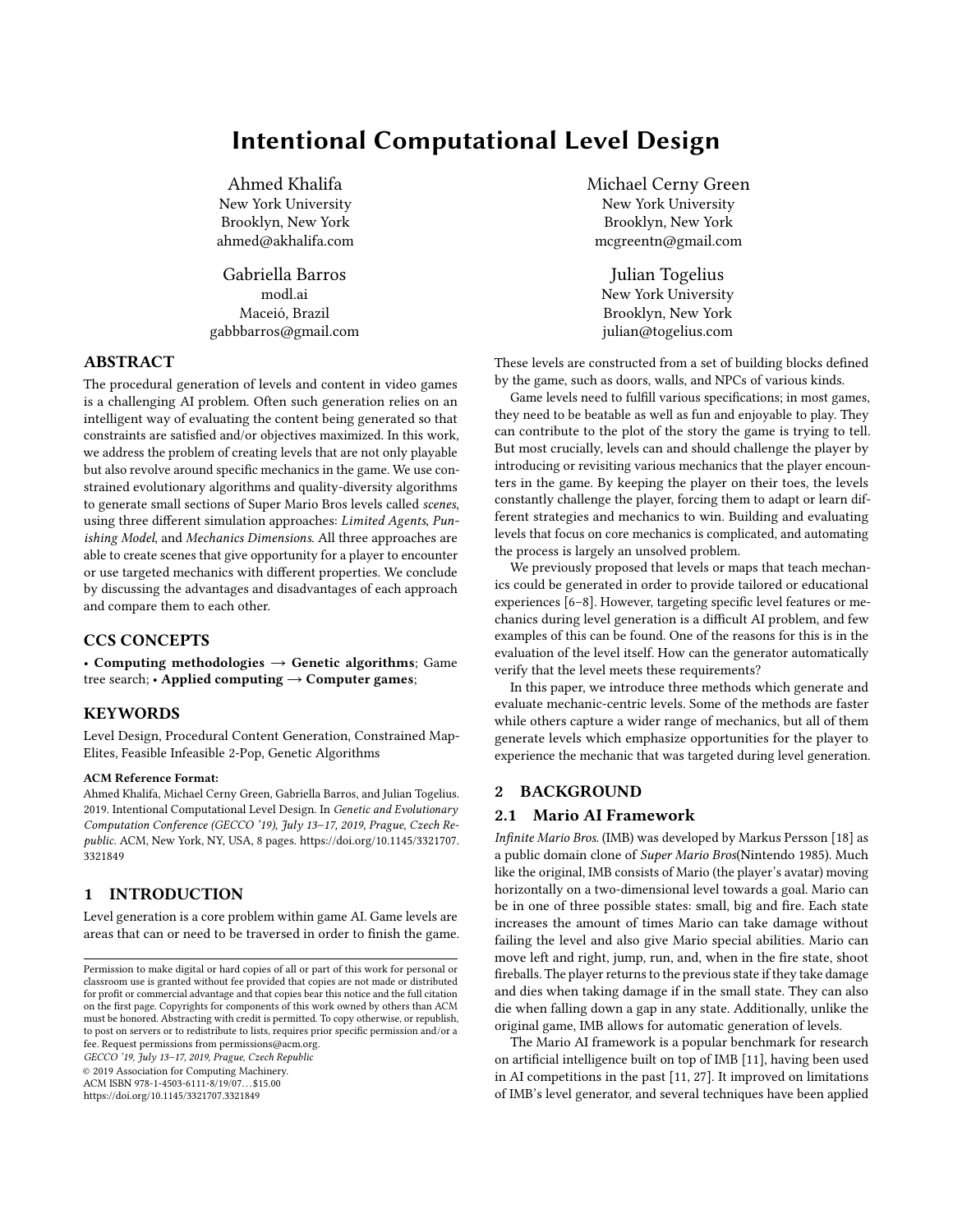<span id="page-5-0"></span>GECCO '19, July 13-17, 2019, Prague, Czech Republic Khalifa et al.



(a) No Run Agent (b) Limited Jump Agent (c) Enemy Blind Agent



<span id="page-5-1"></span>

Figure 5: The average maximum fitness value and the standard error of the punishing model approaches over 5 runs.

long nor running. Resulting scenes contain a small enough gap to cross (Figure [10a\)](#page-7-19). The long jump, on the other hand, requires traversing long distances on the x-axis without the need of reaching a higher point on the y-axis (thus not requiring to hold the jump button for long). The scene in Figure [10b](#page-7-19) ensures that the second jump is long enough for that x-axis traversal. Lastly, the long high jump requires a longer traversing distance, i.e. pressing the jump button longer (Figure [10c\)](#page-7-19) with a larger second gap. Similar to the punishing model experiments, all the generated level from the 5 runs have different layout while still maintaining the necessary set-up for the mechanic to occur.

# 5 DISCUSSION

From the results, we can see that each approach has its own advantages and disadvantages. The "Limited Agent" is the simpler and faster than the "Punishing Model", as the former doesn't involve modifying the game engine itself but only the agents. Its main disadvantage is that in order to use this technique, it is necessary to modify the agents in a way that revolves around a certain game mechanic. Modifying an agent like this can be challenging because of how difficult it can be to identify all game mechanics just from the ways the agent interacts with the world. For example, enemy blindness is easy because Mario dies when he directly collides with an enemy and therefore can be "blind" to the collision, but identifying a shell kill is harder (how does an agent see or not see a shell killing an enemy?). Another problem is that generated scenes do not require that the player uses that mechanic in order to beat the scene. Figure [4a](#page-5-0) shows a No Run agent scene that the player can beat if they only wait until the koopa paratroopa passes by.

The "Punishing Model" was able to generate scenes that revolved around the targeted mechanic and were quite difficult to beat without triggering it. Theoretically, all the generated scenes should guarantee the required mechanic is triggered to beat it, but the usage of an imperfect agent prevented that. Because Robin Baumgarten's A\* agent makes mistakes, some generated scenes were winnable even if you ignored the mechanic (e.g. Figure [6d](#page-6-12) and [6e\)](#page-6-12). In most of the runs for complicated mechanics such as mushroomrelated ones, the algorithm spent most generations attempting to stabilize and therefore did not have enough time to simplify its creations, resulting in complex scenes.

One can see that both FI-2Pop techniques are vulnerable to agent errors. For example, if an agent died because of a mistake the algorithm didn't intended for, the scene will pass as a good scene that contains a targeted mechanic, even if the scene might not have the mechanic anywhere in it. Possible solutions for this might be to use either more exhaustive agents, or to run the same agent multiple times and pick the best run. The trade-off with either solution is both will require more computational time.

The "Mechanics Dimensions" technique also does not guarantee that the player must trigger a specific mechanic to beat the scene, but it does guarantee that the mechanic could be used if the player desired. It was able to generate scenes with more than one targeted mechanic at the same time, and it used a single agent in the generation process, making it the fastest approach of all three (taking half the required time of the others). Furthermore, the "Mechanics Dimensions" method does not search for one scene like the other two approaches, instead searching for a set of scenes that contain the targeted mechanic(s). This way of thinking might not be optimal in some cases, e.g. if the target mechanic is not that easy to find, the algorithm might spend too much time to find other unnecessary mechanics. To modify this technique to guarantee that it generates scenes in which a targeted mechanic must occur, the playing agent could theoretically be swapped for an agent that is able to find all possible solutions in a scene. Then the target mechanic is recorded as fired only if it is triggered in all possible solutions. This would however be impractical even for a game of Super Mario Bros' complexity.

## 6 CONCLUSION

An important problem within game AI is to generate levels with specific characteristics for given domains. Game levels are often used to teach mechanics, or to at least guarantee that players are skilled enough at using a certain mechanic in order to advance in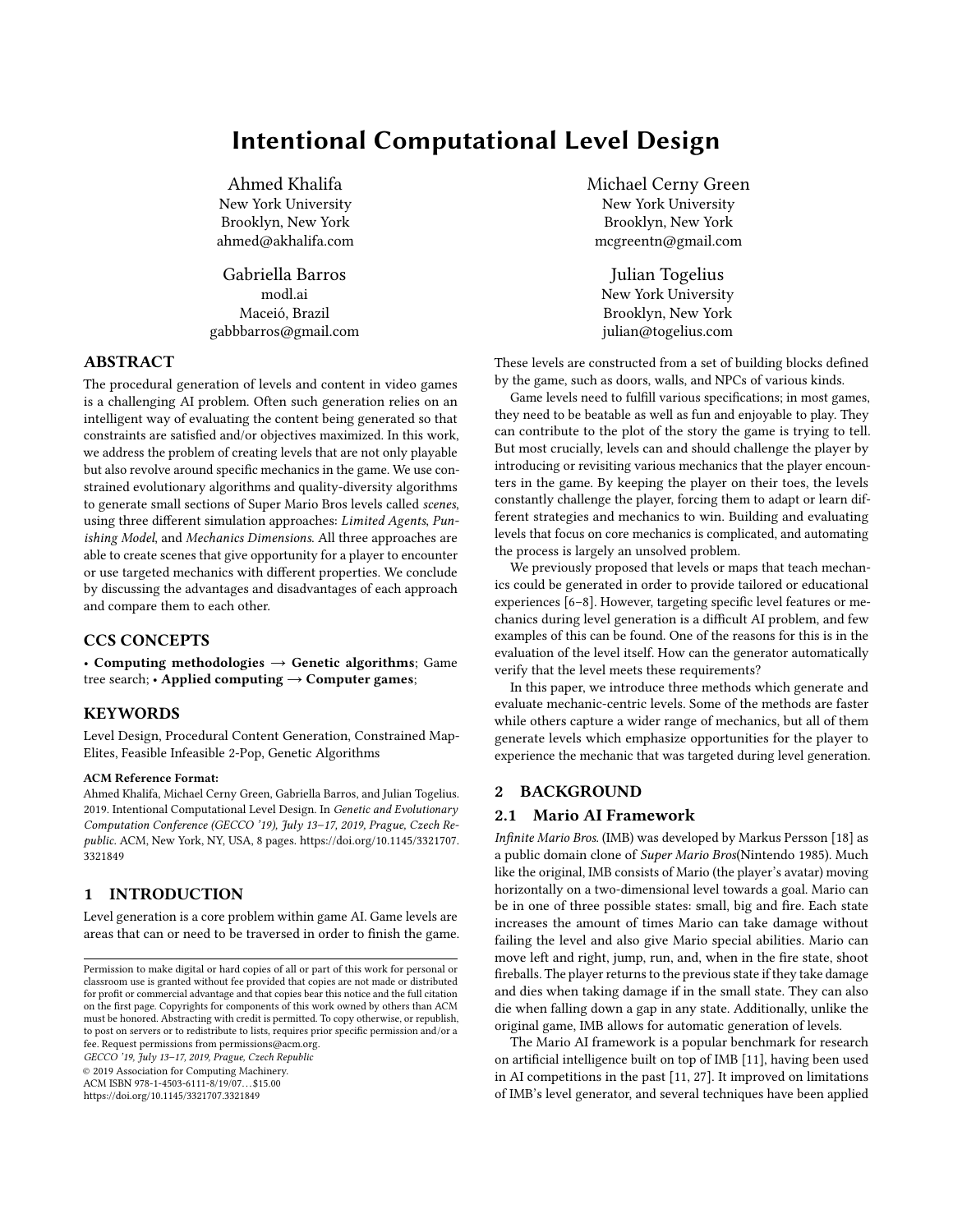<span id="page-6-12"></span>



(d) Shell Kill Punishing Model (e) Mushroom Punishing Model (f) Coin Punishing Model

Figure 6: The results for the punishing model approach after 1000 generations.

<span id="page-6-13"></span>

#### Figure 7: The average number of elites and the standard error in the Mechanics Dimensions approach over the 5 runs.

the game. This paper introduced three methods for automatically creating levels that revolve around specific mechanics. We used the Mario AI framework as a testbed and focused on generating scenes, small sections of a level that tackle a certain idea or mechanic(s).

While the results shown are promising, there are still limitations. The first approach, "Limited Agents", relies on manually identifying mechanics and implementing agents that have limited knowledge of each one. Both this and the second approach, "Punishing Models", are susceptible to agent-related game-playing mistakes. Also, both the first and the third approach, "Mechanics Dimensions", don't guarantee that the target mechanics is needed to beat the scene. In the future, we may address these limitations by building more robust agents, so we can exhaustively search possible solutions. The generated levels are also only scenes. By connecting these scenes together, our approaches might be able to construct entire levels.

This work can also be of benefit to and benefit from works that focus on extracting mechanics from games, such as that at AtDelfi Project [\[6\]](#page-6-0), which identifies mechanics from a critical path to win the game. We could use these to automatically identify dimensions in the Constrained Map-Elites.

#### ACKNOWLEDGMENTS

Ahmed Khalifa acknowledges the financial support from NSF grant (Award number 1717324 - "RI: Small: General Intelligence through Algorithm Invention and Selection."). Michael Cerny Green acknowledges the financial support of the SOE Fellowship from NYU Tandon School of Engineering.

# REFERENCES

- <span id="page-6-11"></span>[1] Anna Anthropy and Naomi Clark. 2014. A game design vocabulary: Exploring the foundational principles behind good game design. Pearson Education.
- <span id="page-6-3"></span>[2] Daniel Ashlock. 2010. Automatic generation of game elements via evolution. In Computational Intelligence and Games Conference. IEEE, 289–296.
- <span id="page-6-5"></span>[3] Daniel Ashlock. 2015. Evolvable fashion-based cellular automata for generating cavern systems. In Computational Intelligence and Games Conference. IEEE, 306– 313.
- <span id="page-6-4"></span>[4] Daniel Ashlock, Colin Lee, and Cameron McGuinness. 2011. Search-based procedural generation of maze-like levels. Transactions on Computational Intelligence and AI in Games 3, 3 (2011), 260–273.
- <span id="page-6-10"></span>[5] Steve Dahlskog and Julian Togelius. 2013. Patterns as objectives for level generation. (2013).
- <span id="page-6-0"></span>[6] Michael Cerny Green, Ahmed Khalifa, Gabriella AB Barros, Tiago Machado, Andy Nealen, and Julian Togelius. 2018. AtDELFI: automatically designing legible, full instructions for games. In International Conference on the Foundations of Digital Games. ACM, 17.
- <span id="page-6-8"></span>[7] Michael Cerny Green, Ahmed Khalifa, Gabriella AB Barros, Andy Nealen, and Julian Togelius. 2018. Generating levels that teach mechanics. In International Conference on the Foundations of Digital Games. ACM, 55.
- <span id="page-6-1"></span>[8] Michael Cerny Green, Ahmed Khalifa, Gabriella AB Barros, and Julian Togellius. 2017. " Press Space to Fire": Automatic Video Game Tutorial Generation. In Artificial Intelligence and Interactive Digital Entertainment Conference.
- <span id="page-6-7"></span>[9] Michael Cerny Green, Benjamin Sergent, Pushyami Shandilya, and Vibhor Kumar. 2019. Evolutionarily-Curated Curriculum Learning for Deep Reinforcement Learning Agents. Deep Reinforcement Learning in Games Workshop, Association for the Advancement of Artificial Intelligence (AAAI) (2019).
- <span id="page-6-9"></span>[10] Britton Horn, Steve Dahlskog, Noor Shaker, Gillian Smith, and Julian Togelius. 2014. A comparative evaluation of procedural level generators in the mario ai framework. Society for the Advancement of the Science of Digital Games.
- <span id="page-6-2"></span>[11] Sergey Karakovskiy and Julian Togelius. 2012. The mario ai benchmark and competitions. Transactions on Computational Intelligence and AI in Games 4, 1 (2012), 55–67.
- <span id="page-6-6"></span>[12] Ahmed Khalifa and Magda Fayek. 2015. Automatic puzzle level generation: A general approach using a description language. In Computational Creativity and